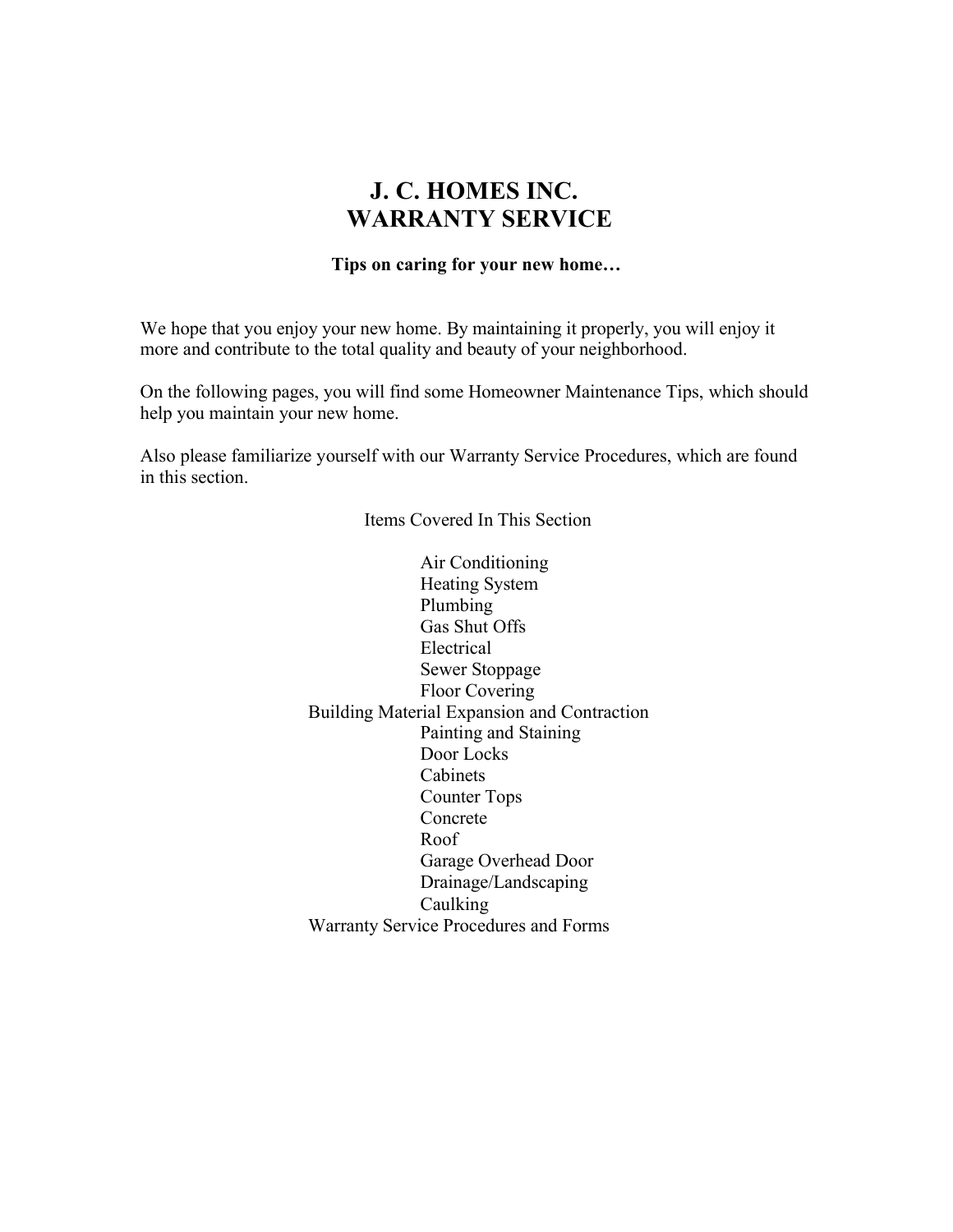Air conditioning can add much to the comfort of your home but if used improperly, can result in wasted energy and improper cooling. To help you maximize your air conditioning system, we offer the following suggestions:

- A: Your air conditioner is a closed system, which means that the interior air is continually recycled and cooled until the desired air temperature is reached. You need to help your air conditioning system by closing your drapes to keep direct sun light out and keep doors and windows shut.
- B: If you come home at 5:30 p.m. on a day when the temperature has reached 90 degrees, and set your thermostat to 75 degrees, the air conditioning unit will begin cooling, but will take a long time to reach the desired temperature. At 5:30 p.m.. the air conditioning unit will start cooling the air, but the walls, carpet and furniture release heat and nullify this cooling. It may be hours before the air conditioning unit has cooled the walls, carpet and furniture.
- C: If no one is home during the day, you should set the air conditioner to a moderate temperature before leaving, allowing the unit to maintain the cooler temperature through the day. Then lower the setting slightly further when you arrive home. Setting the thermostat at 60 degrees will NOT cool the home any faster and can result in the unit "freezing up" and not performing at all, which can damage the unit.
- D: Be sure to adjust the cooling vents to maximize airflow to occupied parts of the home.

If your air conditioner does not operate properly even after you have followed the above guidelines and the manufacturer's warranty booklet, call the Builder listed on the Warranty Service page.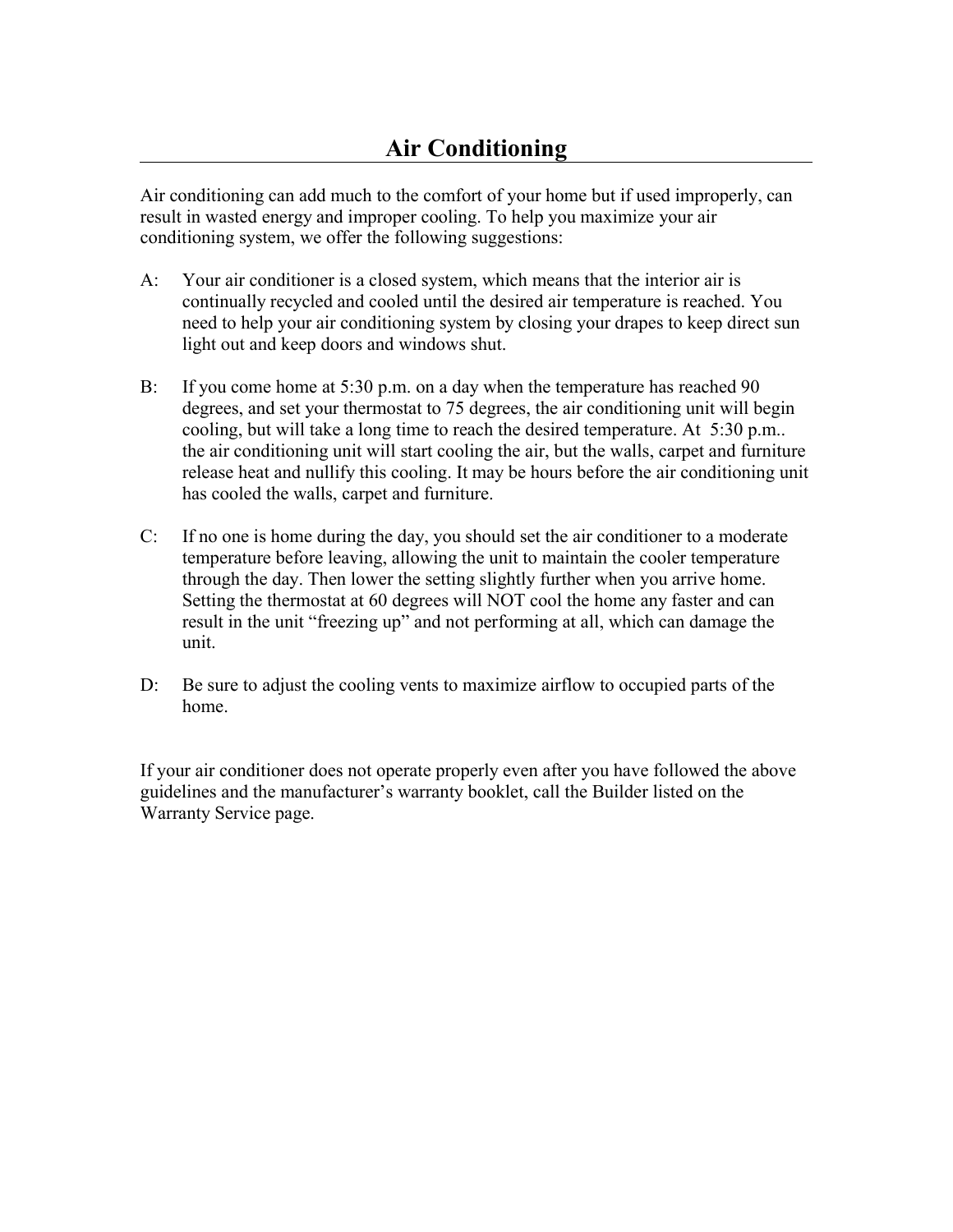- A: Good maintenance of the furnace can save energy dollars as well as prolong the life of your furnace. Carefully read the manufacturer's Warranty Booklet, and remember to change the filter monthly during the heating season.
- B: If you find yourself with no heat, the following may identify the cause; also review the manufacturer's Warranty Booklet for help. These are normal homeowner maintenance items. If your heating contractor makes a service call to turn on a switch, replace a fuse or reset a breaker, you will be obligated to pay a service charge.
	- 1: Thermostat temperature setting and switches
	- 2: The **ON/OFF** switch in the furnace room
	- 3: The fuse, if your furnace has one
	- 4: **ON/OFF** switch on furnace-check the manufacturer's booklet for location
	- 5: Breaker on the electrical panel
	- 6: Safety switch for the fan cover

If none of these are the problem, call the Warranty Service Department, but remember, only problems caused by an installation error would be warranted. The furnace is warranted by the manufacturer:

# **PLUMBING**

To insure against plumbing problems, observe the following guidelines:

- A: Many plumbing clogs are caused by improper garbage disposal use. Always use plenty of cold water when running the disposal. Allow the water to run 10-15 second after shutting off the disposal.
- B: If you decide to finish the basement, care should be taken in doing so to unsure that the plumbing lines are not isolated from the heating source.
- C: Provided your home is heated at a normal level, pipes should not freeze. Heat should be set at 65 degrees at least when you're away during winter months. If temperatures are below normal, you should open cupboards to allow heat to the pipes and let faucets drip to keep pipes from freezing.
- D: Outside faucets must be shut off during freezing weather and the hose removed.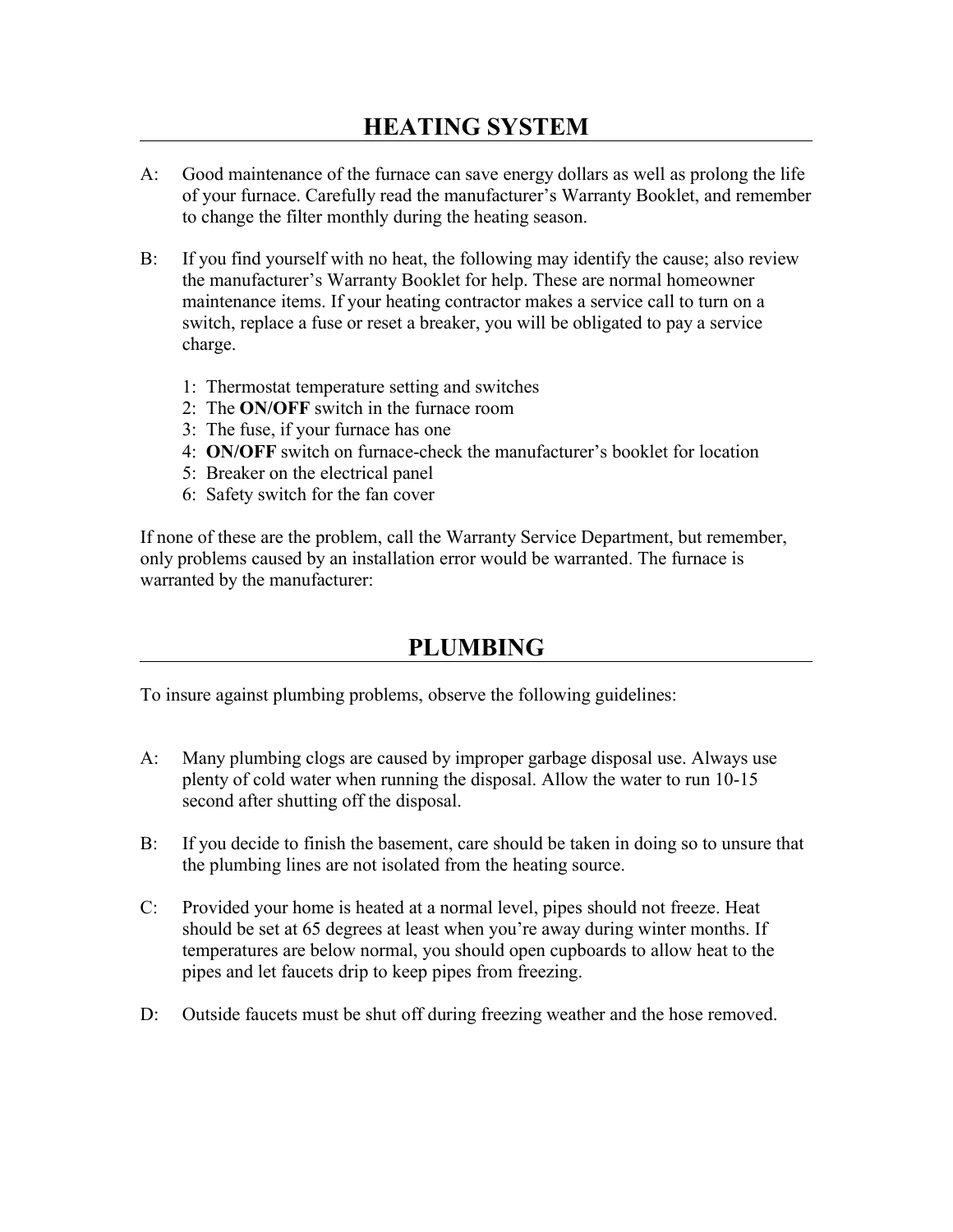- E: In the event of a leak or broken pipe, shut off water to that fixture as soon as possible and call a plumber. Each sink and commode has a shut off for its water supply or use the main water shut off if necessary.
- F: Lines installed for sprinkler systems are the responsibility of the Homeowner.
- G: If your water supply stops completely, first check the water shut off at the front of the house or garage. Next, check the water meter shut off to confirm the service has not been shut down in your area. If this is not the problem, please call our Warranty Service Department.

**PLEASE NOTE:** Having to shut off the water to an isolated item in the home (such as a toilet) is not an emergency. If it is a warrantable problem, submit it to our Warranty Service Department in accordance with normal procedures.

# **GAS SHUT OFFS**

There is a shut off on the gas line at or near its connection to each item that operates on gas. If you suspect a gas leak, leave the home and call the gas company immediately for emergency service.

# **ELECTRICAL**

The master control panel that contains the electrical breakers for your home includes a "Main" shut off that controls all the power to your home. In addition to the Main breaker switch, individual breakers control the separate circuits to your home. These individual breakers have three positions: **ON, OFF** and **TRIPPED.**

If you lose power to a specific portion of your home, check the individual circuit breakers in the control panel. If any breaker is in the **TRIPPED** position, first flip it to the "**OFF**" position and then it can be turned "**ON**". Switching the breaker from the "**TRIPPED**" position directly to the "**ON**" position will not restore electrical power. If you experience a total loss of electrical power to your home:

- A: Check the main breaker in the master control panel discussed above.
- B: Next, check with your local utility company to see if the problem is with the source of electrical power supplied to your home.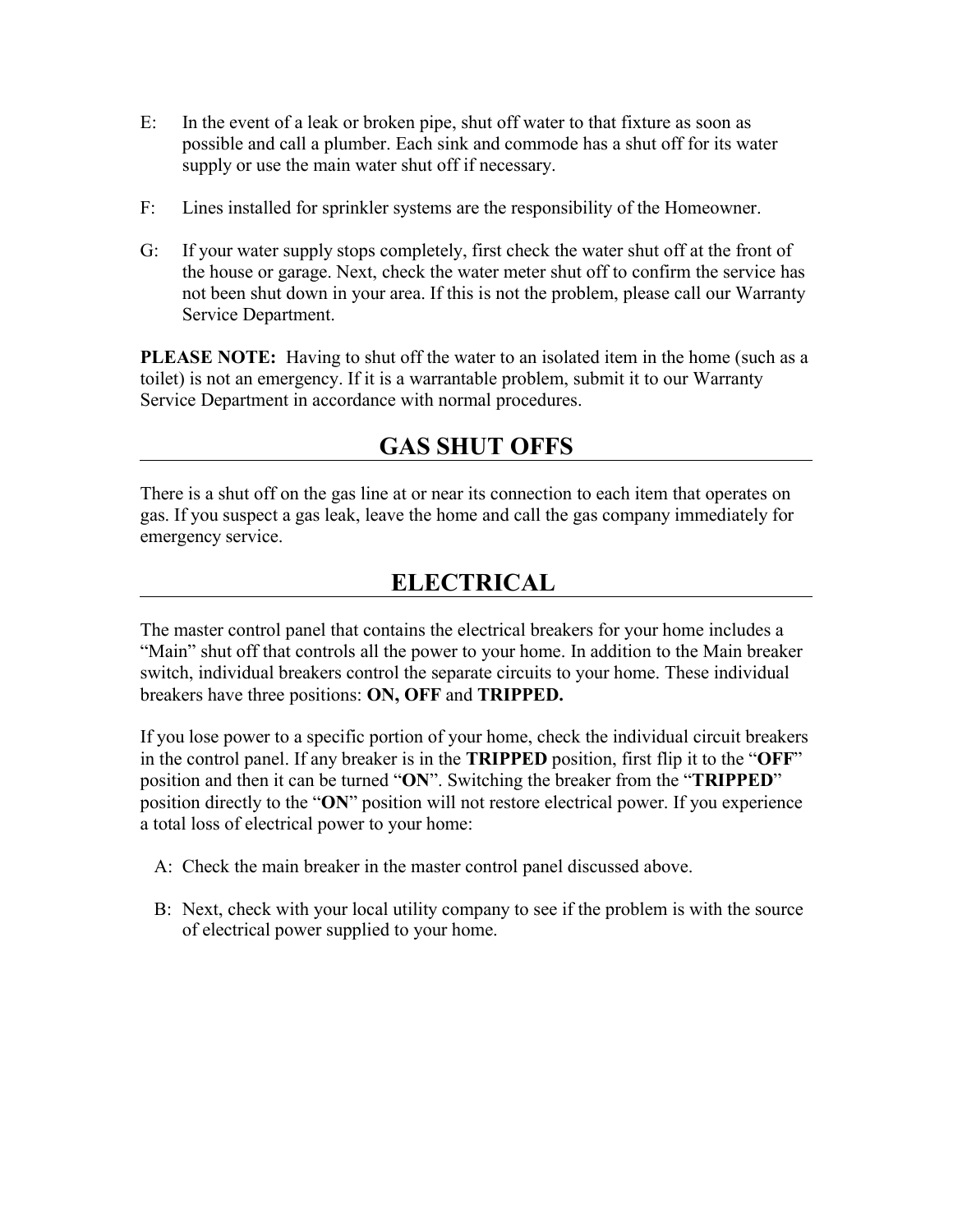If a wall outlet is not working, first check to see if it is controlled by a wall switch. Also check to be sure that the light bulb or appliance being used is working.

Your home's electrical system also contains Ground Fault Interrupter Circuits, commonly referred to as **GFI** receptacles. Installation of these **GFI** receptacles is a safeguard against excessive moisture and heavy appliance use. Faulty appliances, especially hair dryers, are a common cause of tripped **GFI** receptacles. **GFI** receptacles have a **RESET** button directly on the receptacle. If power is lost simply press the **RESET** button.

If any of your circuit breakers continue to trip, unplug all items connected to it and then reset the breaker. If the circuit then remains on, one of the items you had connected to it is defective.

# **SEWER STOPPAGE**

All of your sewer and drain lines should operate freely and should have been inspected by the local building department. If a sewer or drain lines becomes clogged, repair is required. Should an emergency problem develop with your sewer or drain lines and you have determined that the clogging is not a result of a blockage caused by improper disposal or other homeowner maintenance problem you should contact us immediately.

Preventive maintenance is the best safeguard against clogged drains or sewer lines. Clogs are generally caused by the improper disposal of waste materials. It is very important to follow the manufacturer's guidelines regarding the use of garbage disposals and not to flush excessive amounts of waste when using your bathroom toilets. The use of a plunger can facilitate the clearing of minor clogs, and if you use a chemical agent, be sure to follow the manufacturer's instructions carefully to avoid personal injury.

If a service call is required and it is determined that the problem is not warranted, you will be responsible for the plumber's charges.

# **FLOOR COVERING**

The three most common types of flooring are: hardwood, ceramic tile and vinyl.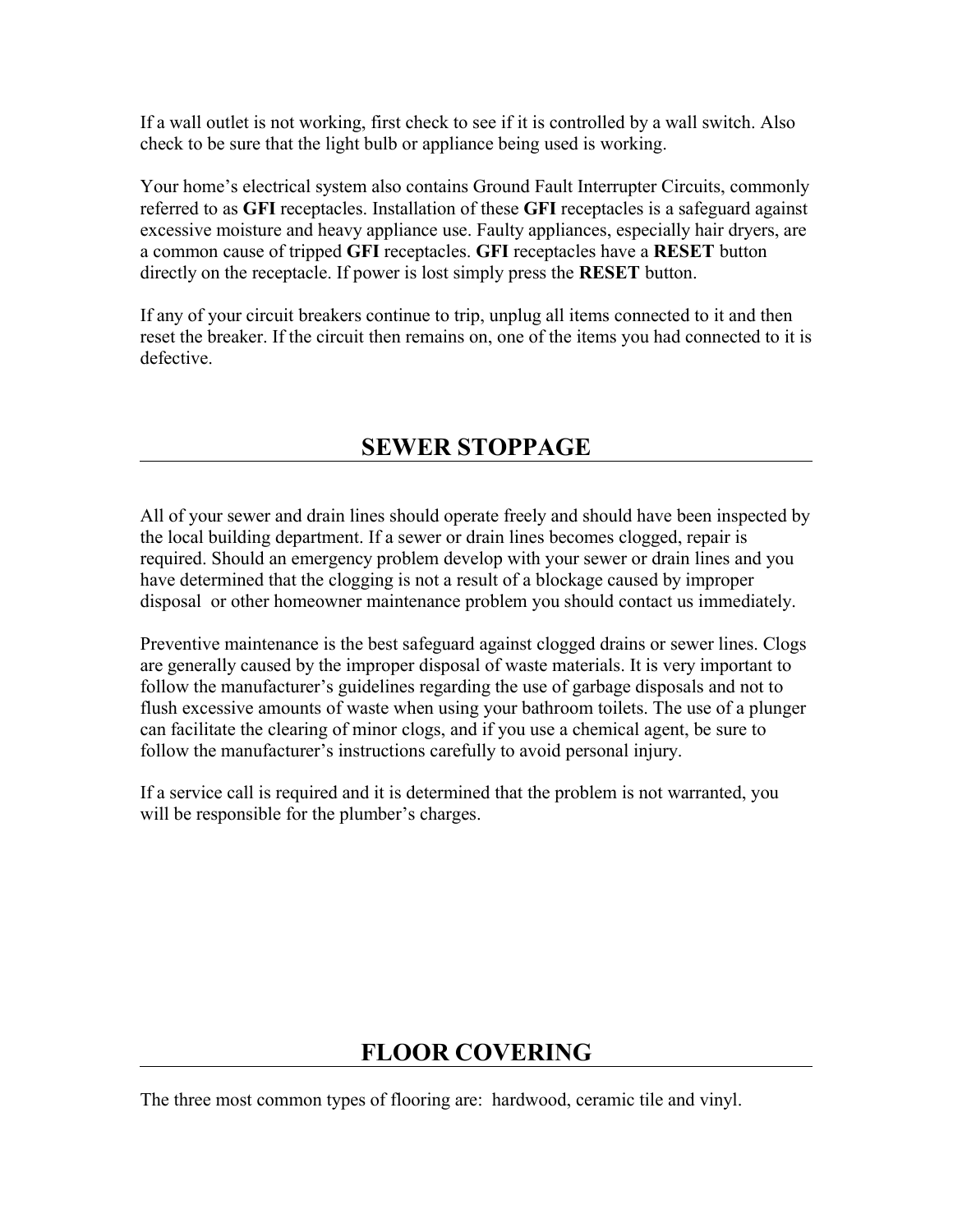#### A: HARDWOOD FLOOR;

Wood floor will respond noticeable to changes in humidity; a humidifier will help, but will not completely eliminate this reaction. Wood floors will exhibit the following traits:

When new, small splinters of wood will appear; dimples or scratches can be caused by moving furniture, dropping heavy or sharp objects, etc. Some shrinkage or warping can be expected, especially around heat vents or any heat-producing appliances. Appliances will occur if the floor becomes repeatedly wet or is thoroughly soaked even on time. A dulling of the finish in heavy traffic areas is likely; a white, filmy appearance is caused by moisture.

Daily care of hardwood floors and preventive maintenance is the primary goal. For Example, never wet mop a hardwood floor. Excessive water causes wood to expand, possible damaging the floor.

Waxing is not necessary or recommended. We recommend that in a period of six months to one year, you have an extra cost of polyurethane applied to your hardwood floor. This should be done by a qualified contractor. The exact timing will depend on your particular lifestyle.

#### B: CERAMIC TILE:

This is one of the easiest of floor covering to care for. Simply vacuum or wet mop if needed, but do not add detergent to the water. If the floor needs cleaning, use warm water and dishwater crystals, and rinse thoroughly.

It is normal for a slight separation to occur where tile grout meets another material, such as along the edge of a bathtub. Tub and tile caulk can be used to seal this separation.

C: VINYL:

High heels should no be worn while walking on vinyl floors as this will cause damage. Clean according to manufacturer's recommendations, or use a vinegar and water solution.

Scratches, cuts and the like in vinyl after your pre-closing walk through are your responsibility.

# **BUILDING MATERIAL EXPANSION & CONTRACTION**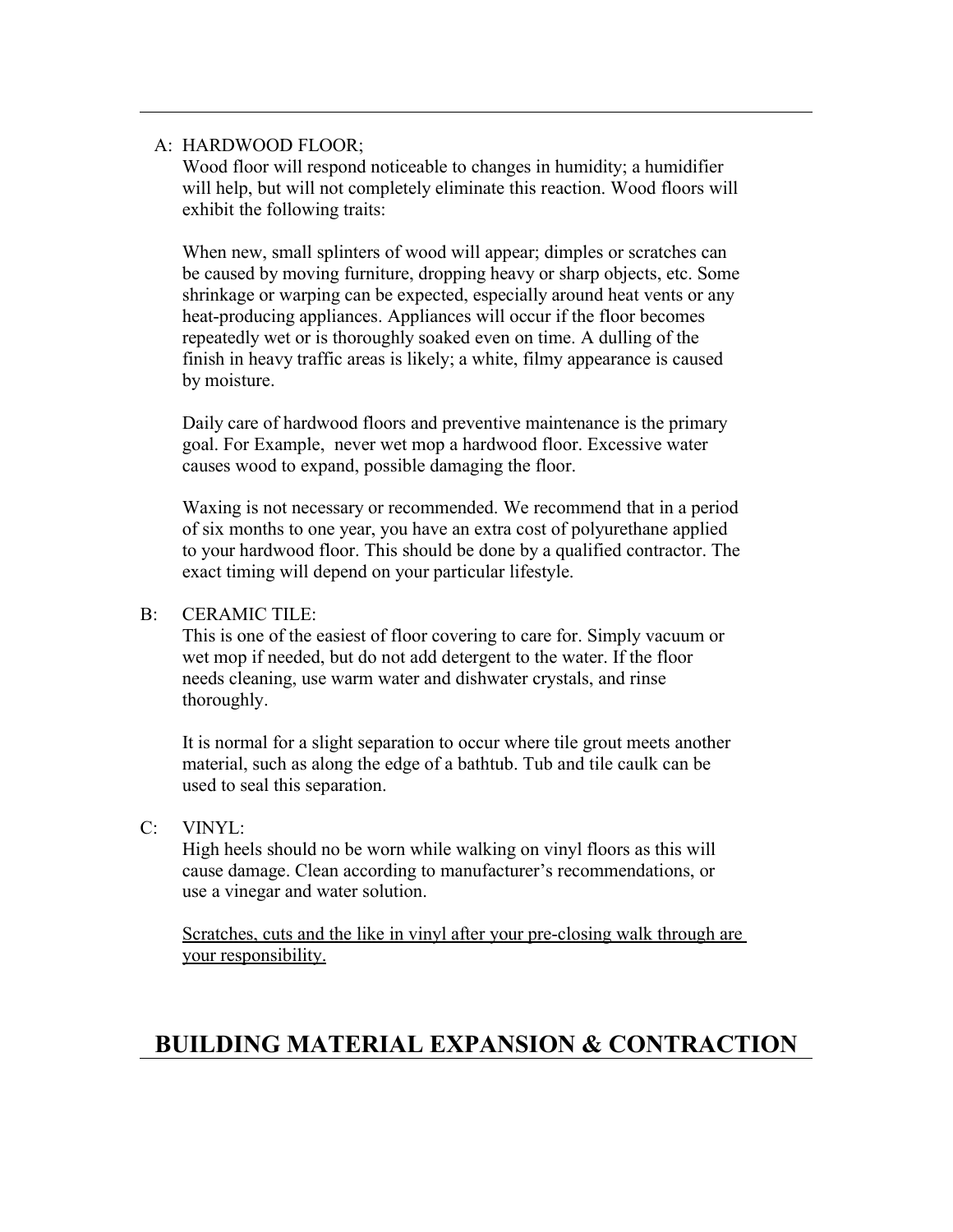Most building materials will expand and contract subject to changes I temperature and humidity.

All materials do not expand and contract at the same rate and the result may be small cracks in the drywall and paint and small separations between materials. This is very normal in a new home, even in the highest quality of construction. Shrinkage of the wood and sheetrock items in your home is inevitable, and this will be most noticeable during the first year following completion of the construction. However, generally all that is needed is a small cosmetic repair, sometimes involving only minor caulking. Keep in mind though, even properly installed caulk will eventually require replacement by the homeowner.

# **PAINTING AND STAINING**

Follow these guidelines for painting and staining in your home:

- A: Paint touch-up after your pre-closing walkthrough is the homeowner's responsibility.
- B: Do not wash interior walls.
- C: Check the surface of your home's exterior annually. If you can repair paint or stain before there is much wearing away of the original finish, you will save the cost of extensive preparation.
- D: Separation of wood trim from the adjacent material is a normal result of shrinkage, which can require caulking and touch-up painting as a repair; this is a Homeowner maintenance responsibility.

# **DOOR LOCKS**

Lubricate door locks with graphite or other waterproof lubricant. Avoid oil, as it will gum up. Tighten locks as needed.

# **CABINETS**

Cabinets should be cleaned with products such as Liquid Gold and Old English Furniture Polish. White cabinets can be cleaned by using a mild soap and water solution.

# **COUNTER TOPS**

Always use a cutting board when cutting, chopping, etc. protect the counter from hot pans and avoid abrasive cleaners that will damage the luster of the surface.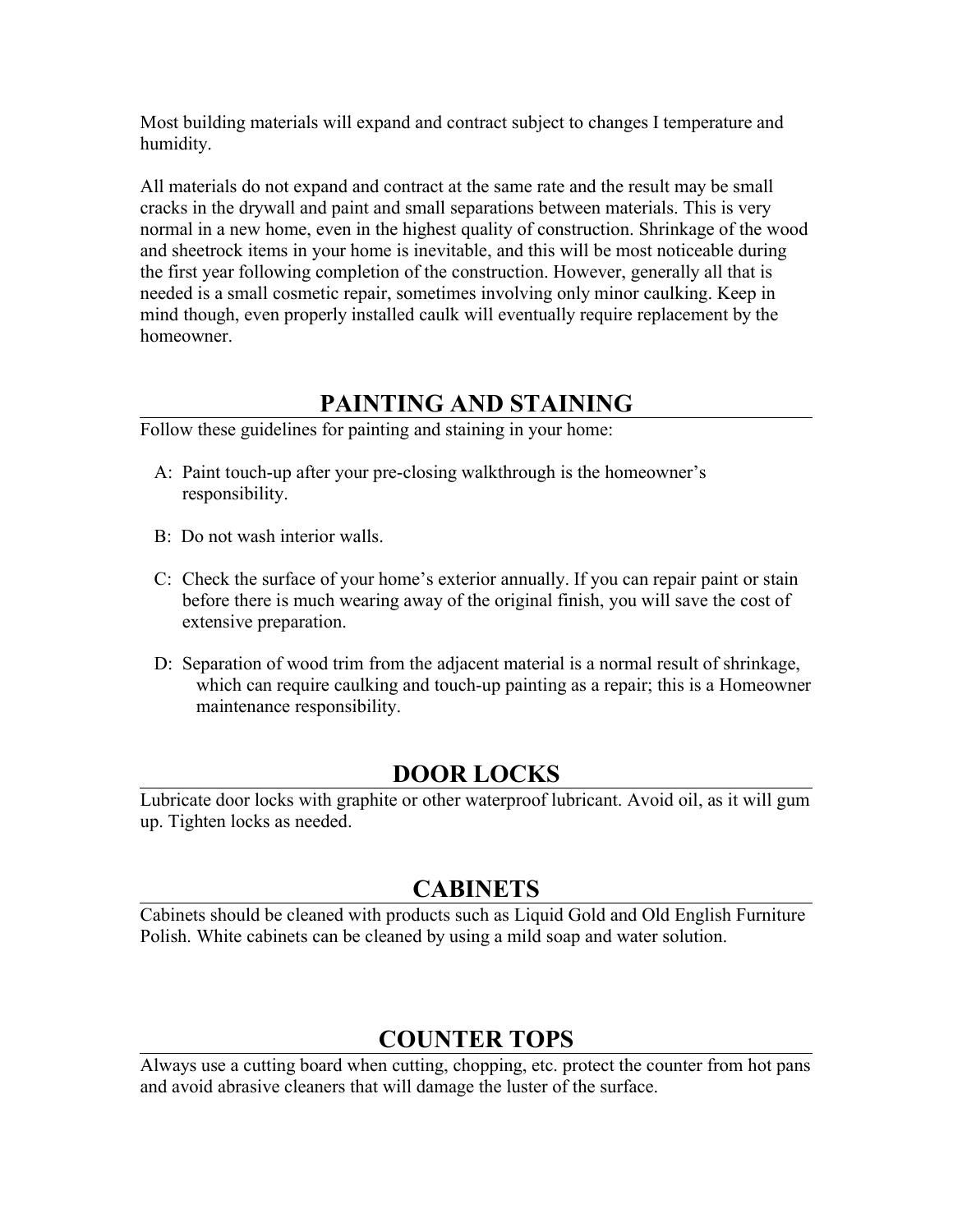Backsplashes and counter tops will need to be caulked from time to time. This is the homeowner's responsibility.

### **CONCRETE**

Our warranty does not cover most concrete. Concrete is not replaced because of cracking, unless extensive cracking occurs 1/8 inch or more.

By maintaining good drainage away from your home, you are protecting both your home's foundation and the basement floor slab. Sweep your garage out-don't hose it out.

### **ROOF**

After severe storms, the homeowner should make a visual inspection of the roof for damage; notify your homeowner's insurance if there is storm damage noted.

Maintain the gutters and downspouts so that they are free of debris and will drain quickly.

# **GARAGE OVERHEAD DOOR**

On a yearly basis, a light gauge oil should be applied to track, roller, hinges, pulleys and springs. Also, check to see if nuts and bolts are tight.

### **DRAINAGE AND LANDSCAPING**

Proper drainage depends on proper grading to ensure efficient drainage of water away from the foundation of your home.

- A: The grading has been done to facilitate water run-off. Do not fill in or change drainage as you may cause foundation problems to your home.
- B: You are responsible for maintaining grades and swales in order to keep water away from your foundation. You are also responsible for landscaping your yard in order to avoid soil erosion.

# **CAULKING**

It is the responsibility of the homeowner to properly maintain the caulking throughout the home. This is especially critical in the bathrooms. Tile grout that is cracking should be immediately repaired with a good tub and tile caulk. Two types of caulk are:

- A: Silicone Caulk-Caulking that contains silicone will not accept paint, but works best where water is present.
- B: Latex Caulk-Latex caulking is appropriate for an area that requires painting.